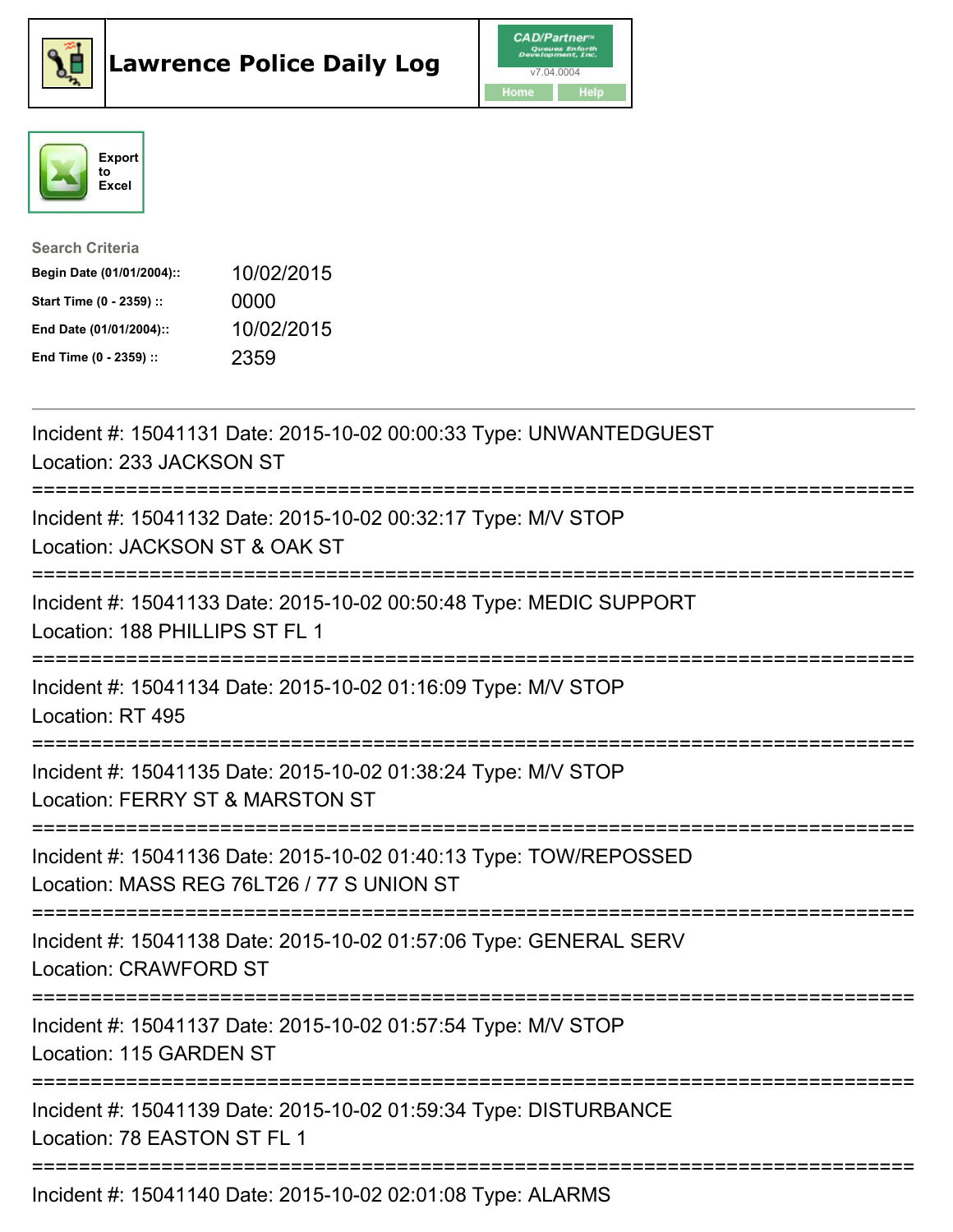| Location: FISICHELLI'S PASTRY SHOP / 55 UNION ST<br>==============================<br>===============================   |
|-------------------------------------------------------------------------------------------------------------------------|
| Incident #: 15041141 Date: 2015-10-02 02:10:52 Type: CONFIS PROP<br>Location: 7-11 / 360 BROADWAY                       |
| Incident #: 15041142 Date: 2015-10-02 02:33:52 Type: M/V STOP<br>Location: ESSEX ST & UNION ST                          |
| Incident #: 15041143 Date: 2015-10-02 02:40:42 Type: M/V STOP<br>Location: CHESTNUT ST & WHITE ST                       |
| Incident #: 15041144 Date: 2015-10-02 02:41:36 Type: M/V STOP<br>Location: ANDOVER ST & S UNION ST                      |
| Incident #: 15041145 Date: 2015-10-02 02:43:15 Type: M/V STOP<br>Location: BROADWAY & WATER ST<br>:==================== |
| Incident #: 15041146 Date: 2015-10-02 02:45:26 Type: GENERAL SERV<br>Location: 33 WILMOT ST FL 2                        |
| Incident #: 15041147 Date: 2015-10-02 02:59:14 Type: SPECIAL CHECK<br><b>Location: RIVER POINTE WY</b>                  |
| Incident #: 15041148 Date: 2015-10-02 03:00:06 Type: M/V STOP<br>Location: ERVING AV & WILMOT ST                        |
| Incident #: 15041149 Date: 2015-10-02 03:04:47 Type: M/V STOP<br>Location: HAVERHILL ST & JACKSON ST                    |
| Incident #: 15041150 Date: 2015-10-02 03:14:35 Type: M/V STOP<br>Location: CHICKERING ST & WINTHROP AV                  |
| Incident #: 15041151 Date: 2015-10-02 03:30:10 Type: ALARMS<br>Location: AGUILAR RESD. / 115 BENNINGTON ST              |
| Incident #: 15041152 Date: 2015-10-02 03:47:13 Type: MEDIC SUPPORT<br>Location: 429 BROADWAY                            |
| Incident #: 15041153 Date: 2015-10-02 03:53:59 Type: ALARMS<br>Location: AMABLE SUGAR MARKET / 204 JACKSON ST           |
| Incident #: 15041154 Date: 2015-10-02 05:59:57 Type: UNWANTEDGUEST                                                      |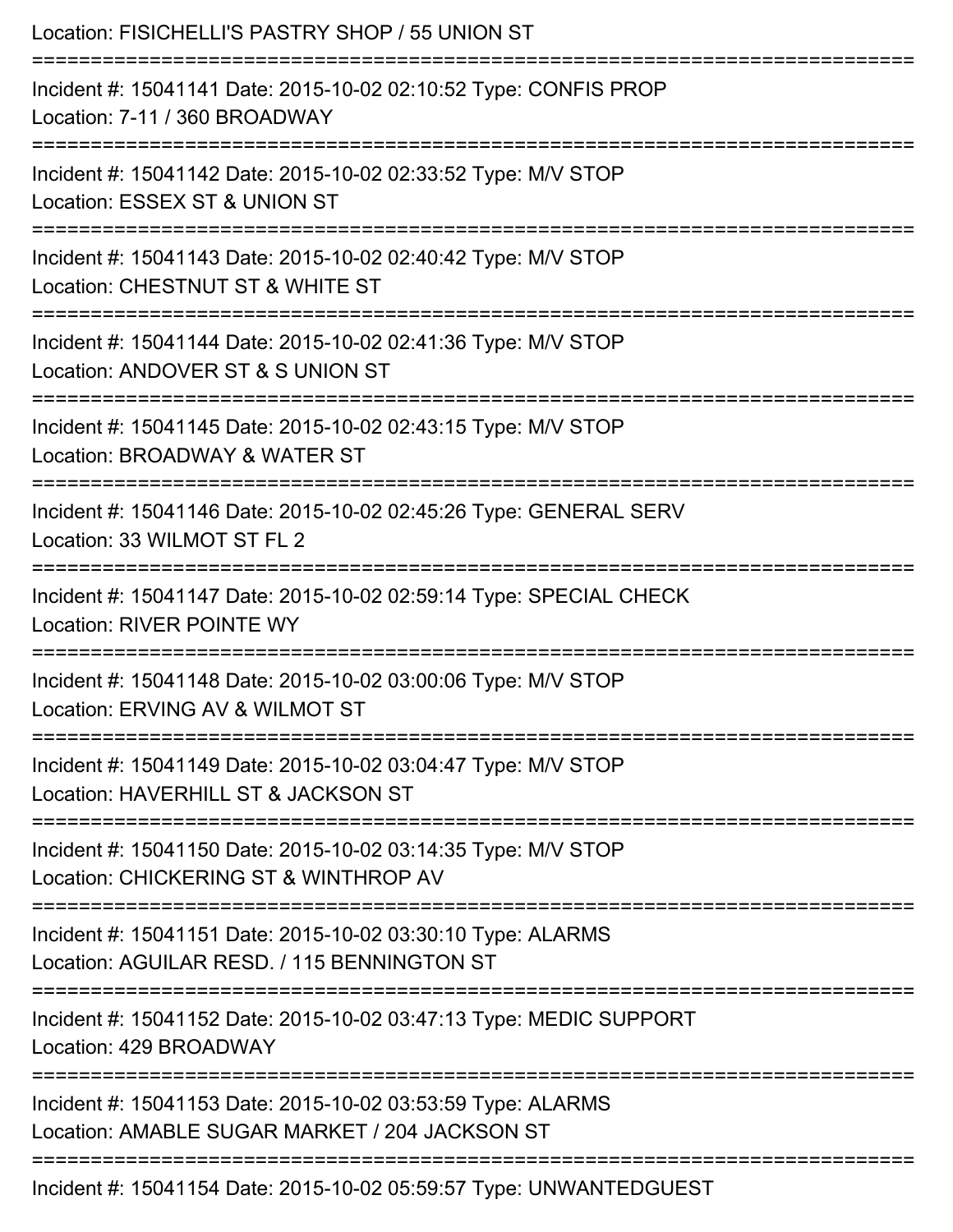| Incident #: 15041155 Date: 2015-10-02 06:08:41 Type: GENERAL SERV<br>Location: PARK ST & SPRUCE ST                    |
|-----------------------------------------------------------------------------------------------------------------------|
| Incident #: 15041156 Date: 2015-10-02 07:09:24 Type: MEDIC SUPPORT<br>Location: 48 MELVIN ST #9.18                    |
| Incident #: 15041157 Date: 2015-10-02 07:28:29 Type: ANIMAL COMPL<br>Location: 21 MT AUBURN ST                        |
| Incident #: 15041158 Date: 2015-10-02 07:34:10 Type: ROBBERY UNARM<br>Location: LAWRENCE MEAT COMPANY / 264 LOWELL ST |
| Incident #: 15041159 Date: 2015-10-02 07:47:01 Type: TOW OF M/V<br>Location: LGH TRESPASS / 1 GENERAL ST              |
| Incident #: 15041160 Date: 2015-10-02 08:02:43 Type: SHOPLIFTING<br>Location: WALGREENS / 220 S BROADWAY              |
| Incident #: 15041161 Date: 2015-10-02 08:05:52 Type: ALARMS<br>Location: OASIS DENTAL SOLUTIONS / 290 MERRIMACK ST    |
| Incident #: 15041162 Date: 2015-10-02 08:07:31 Type: ASSIST FIRE<br>Location: 102 OXFORD ST                           |
| Incident #: 15041163 Date: 2015-10-02 08:10:47 Type: PARK & WALK<br>Location: BROADWAY & HAVERHILL ST                 |
| Incident #: 15041164 Date: 2015-10-02 08:40:15 Type: CK WELL BEING<br>Location: 305 ESSEX ST                          |
| Incident #: 15041165 Date: 2015-10-02 08:53:59 Type: WARRANT SERVE<br>Location: 79 TREMONT ST                         |
| Incident #: 15041166 Date: 2015-10-02 09:17:23 Type: INVESTIGATION<br>Location: OLD HIGH SCHOOL / 233 HAVERHILL ST    |
| Incident #: 15041167 Date: 2015-10-02 09:46:01 Type: LOST PROPERTY<br>Location: 64 MELVIN ST                          |
| Incident #: 15041168 Date: 2015-10-02 09:46:56 Type: SUS PERS/MV                                                      |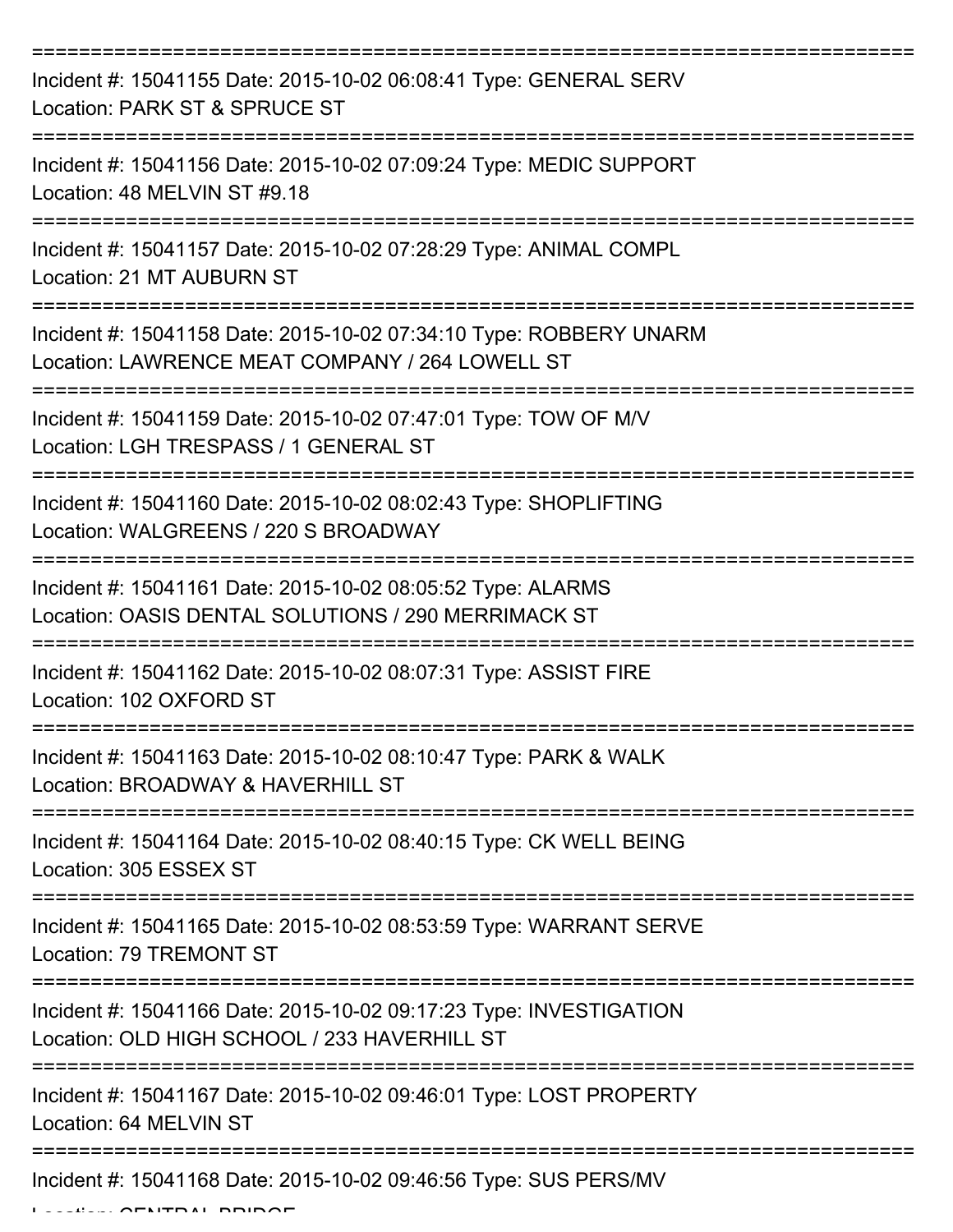| Incident #: 15041169 Date: 2015-10-02 10:00:16 Type: MISC<br>Location: BROOKFIELD ST & KENNETH ST                       |
|-------------------------------------------------------------------------------------------------------------------------|
| Incident #: 15041170 Date: 2015-10-02 10:05:18 Type: SUS PERS/MV<br>Location: 264 BROADWAY                              |
| Incident #: 15041171 Date: 2015-10-02 10:07:12 Type: SELECTIVE ENF<br><b>Location: 280 MERRIMACK ST</b>                 |
| Incident #: 15041172 Date: 2015-10-02 10:16:33 Type: MAL DAMAGE<br>Location: 316 ESSEX ST                               |
| Incident #: 15041173 Date: 2015-10-02 10:30:29 Type: A&B PAST<br>Location: 71 N PARISH RD                               |
| Incident #: 15041174 Date: 2015-10-02 10:35:14 Type: GENERAL SERV<br>Location: 71 N PARISH RD                           |
| Incident #: 15041175 Date: 2015-10-02 10:36:12 Type: SPECIAL CHECK<br><b>Location: MOUNT VERNON</b>                     |
| Incident #: 15041176 Date: 2015-10-02 10:46:52 Type: TOW OF M/V<br>Location: 57 MILTON ST                               |
| Incident #: 15041177 Date: 2015-10-02 10:51:13 Type: AUTO ACC/NO PI<br>Location: BROADWAY & WHITMAN ST                  |
| Incident #: 15041178 Date: 2015-10-02 10:53:55 Type: M/V STOP<br><b>Location: 500 MERRIMACK ST</b>                      |
| Incident #: 15041179 Date: 2015-10-02 10:57:32 Type: M/V STOP<br>Location: 500 MERRIMACK ST                             |
| Incident #: 15041180 Date: 2015-10-02 11:03:04 Type: NOISE ORD<br>Location: WHITE HEN PANTRY / 703 HAVERHILL ST         |
| Incident #: 15041181 Date: 2015-10-02 11:03:13 Type: SEX OFF. PAST<br>Location: LAWRENCE HIGH SCHOOL / 233 HAVERHILL ST |
| ---------------------<br>Incident #: 15041182 Date: 2015-10-02 11:07:29 Type: ALARM/BURG                                |

Location: 18 BEACON ST #17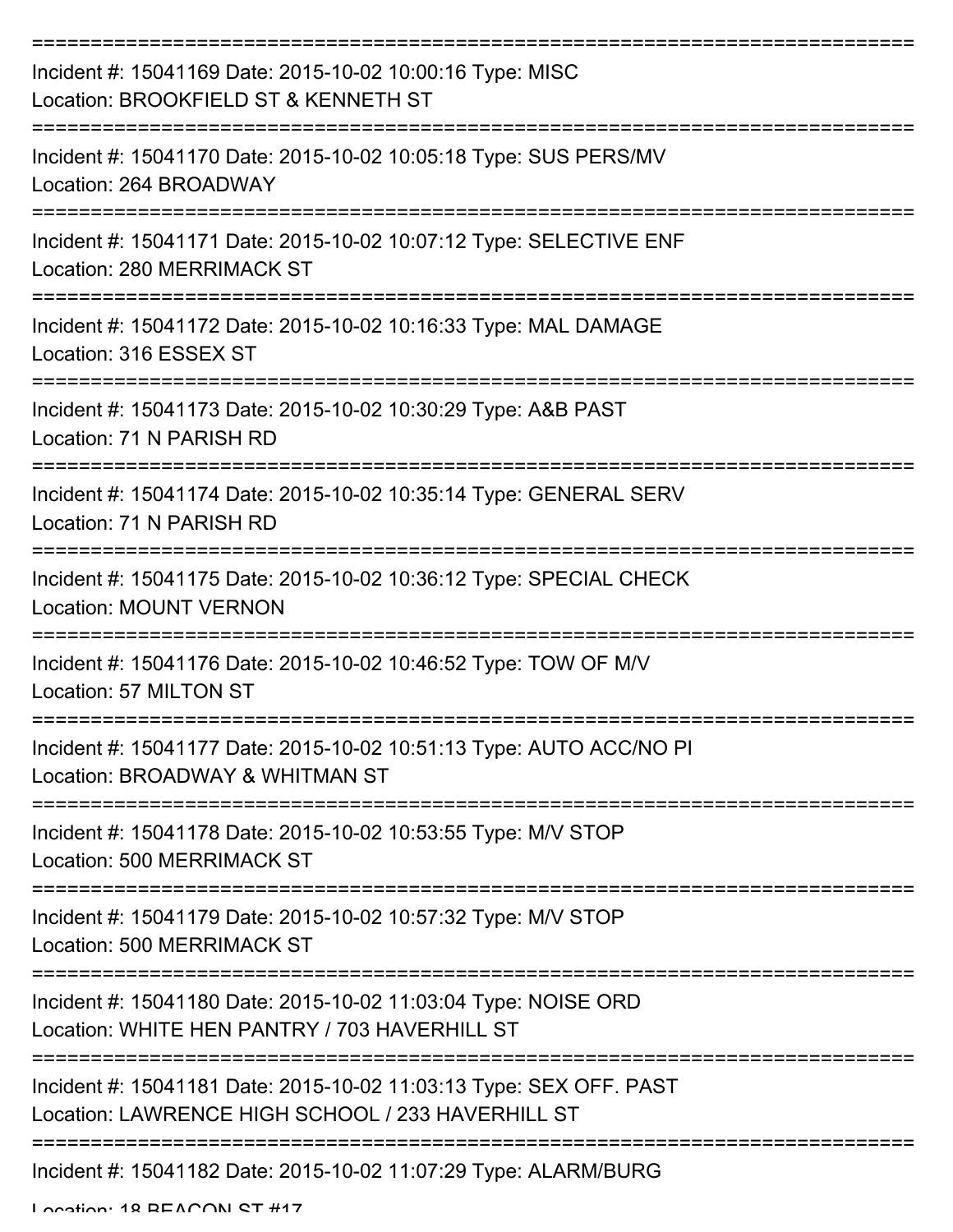| Incident #: 15041183 Date: 2015-10-02 11:10:05 Type: 911 HANG UP<br>Location: 25 WESTCHESTER DR                 |
|-----------------------------------------------------------------------------------------------------------------|
| Incident #: 15041184 Date: 2015-10-02 11:15:18 Type: ALARMS<br>Location: 15 BURKE ST                            |
| Incident #: 15041185 Date: 2015-10-02 11:16:53 Type: M/V STOP<br><b>Location: MAPLE ST</b>                      |
| Incident #: 15041187 Date: 2015-10-02 11:17:17 Type: NEIGHBOR PROB<br>Location: 118 WOODLAND ST                 |
| Incident #: 15041186 Date: 2015-10-02 11:19:24 Type: CONFIS PROP<br>Location: 90 LOWELL ST                      |
| Incident #: 15041188 Date: 2015-10-02 11:30:23 Type: M/V STOP<br>Location: LAWRENCE ST & MAPLE ST               |
| Incident #: 15041189 Date: 2015-10-02 11:45:18 Type: ANIMAL COMPL<br>Location: 107 TREMONT ST                   |
| Incident #: 15041190 Date: 2015-10-02 11:51:16 Type: M/V STOP<br>Location: 500 MERRIMACK ST                     |
| Incident #: 15041191 Date: 2015-10-02 11:55:31 Type: SUS PERS/MV<br>Location: 53 PHILLIPS ST                    |
| Incident #: 15041192 Date: 2015-10-02 12:05:10 Type: LARCENY/PAST<br>Location: GUILMETTE SCHOOL / 80 BODWELL ST |
| Incident #: 15041193 Date: 2015-10-02 12:05:45 Type: TOW OF M/V<br>Location: 104 JACKSON ST                     |
| Incident #: 15041194 Date: 2015-10-02 12:12:59 Type: 209A/SERVE<br>Location: 114 SUMMER ST #3                   |
| Incident #: 15041195 Date: 2015-10-02 12:27:16 Type: LARCENY/PAST<br>Location: GUILMETTE SCHOOL / 80 BODWELL ST |
| Incident #: 15041196 Date: 2015-10-02 12:31:05 Type: TOW OF M/V<br>Location: 24 CRESCENT ST                     |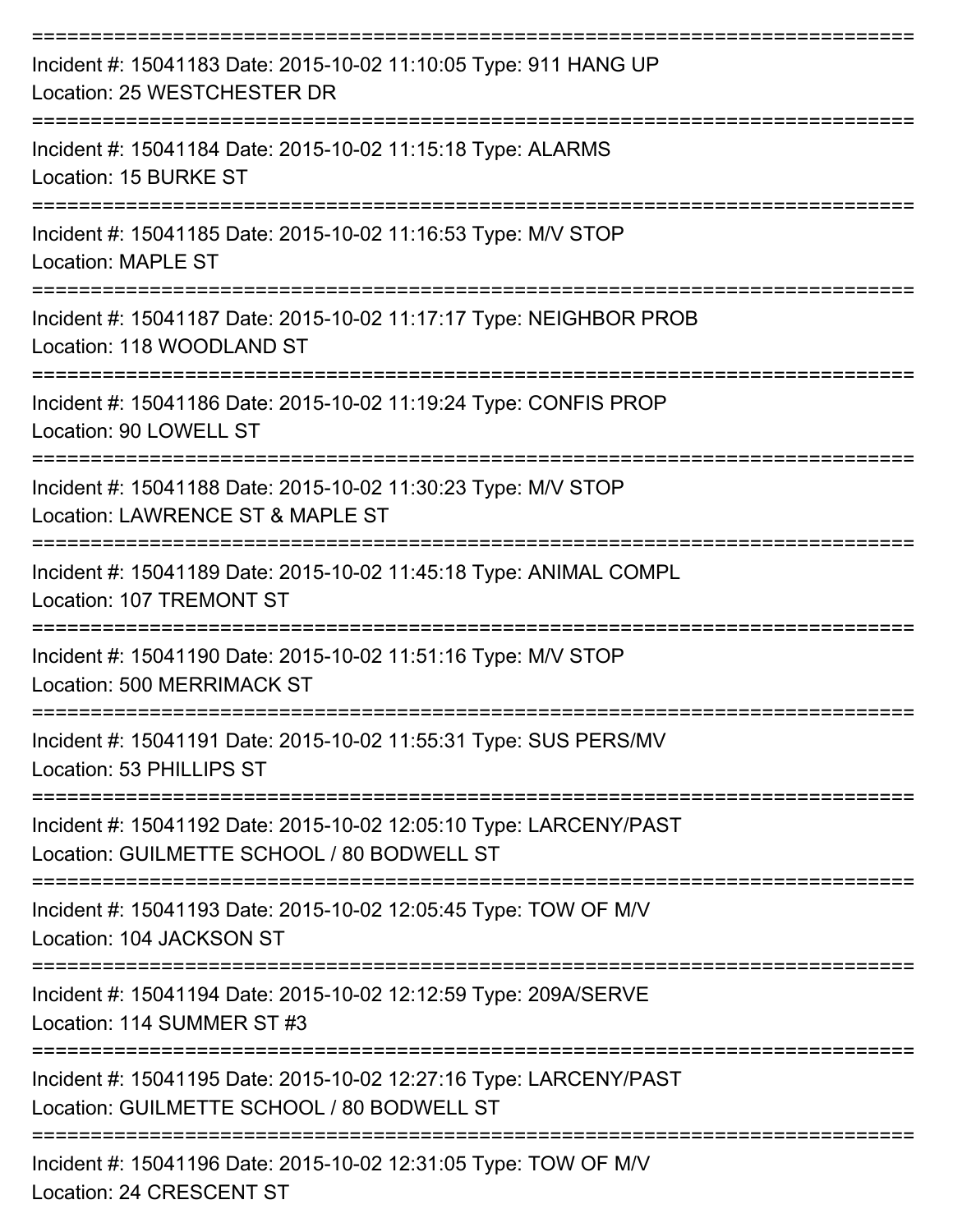| Incident #: 15041197 Date: 2015-10-02 12:33:29 Type: M/V STOP<br><b>Location: 350 MERRIMACK ST</b>                             |
|--------------------------------------------------------------------------------------------------------------------------------|
| Incident #: 15041198 Date: 2015-10-02 12:55:05 Type: IDENTITY THEFT<br>Location: 681 ESSEX ST                                  |
| Incident #: 15041199 Date: 2015-10-02 13:04:31 Type: LARCENY/PAST<br>Location: 119 HAVERHILL ST #1                             |
| Incident #: 15041200 Date: 2015-10-02 13:07:16 Type: INVESTIGATION<br>Location: 149 FERRY ST                                   |
| Incident #: 15041201 Date: 2015-10-02 13:08:55 Type: SUS PERS/MV<br>Location: 179 ARLINGTON ST                                 |
| Incident #: 15041202 Date: 2015-10-02 13:12:41 Type: UNWANTEDGUEST<br>Location: 317 HAMPSHIRE ST FL 2ND                        |
| .===================<br>Incident #: 15041203 Date: 2015-10-02 13:25:51 Type: MAN DOWN<br>Location: CHESTNUT ST & LAWRENCE ST   |
| Incident #: 15041204 Date: 2015-10-02 13:32:02 Type: SUICIDE ATTEMPT<br>Location: 329 HIGH ST                                  |
| Incident #: 15041205 Date: 2015-10-02 13:34:46 Type: M/V STOP<br>Location: CANAL ST & FRANKLIN ST                              |
| --------------------------<br>Incident #: 15041206 Date: 2015-10-02 13:43:14 Type: UNWANTEDGUEST<br>Location: 317 HAMPSHIRE ST |
| Incident #: 15041207 Date: 2015-10-02 13:54:14 Type: SPECIAL CHECK<br>Location: 141 AMESBURY ST                                |
| Incident #: 15041208 Date: 2015-10-02 14:04:30 Type: HARASSMENT<br>Location: 71 N PARISH RD                                    |
| Incident #: 15041209 Date: 2015-10-02 14:15:36 Type: CONFIS PROP<br>Location: 71 N PARISH RD                                   |
| Incident #: 15041210 Date: 2015-10-02 14:17:09 Type: M/V STOP<br>Location: ANDOVER ST & S BROADWAY                             |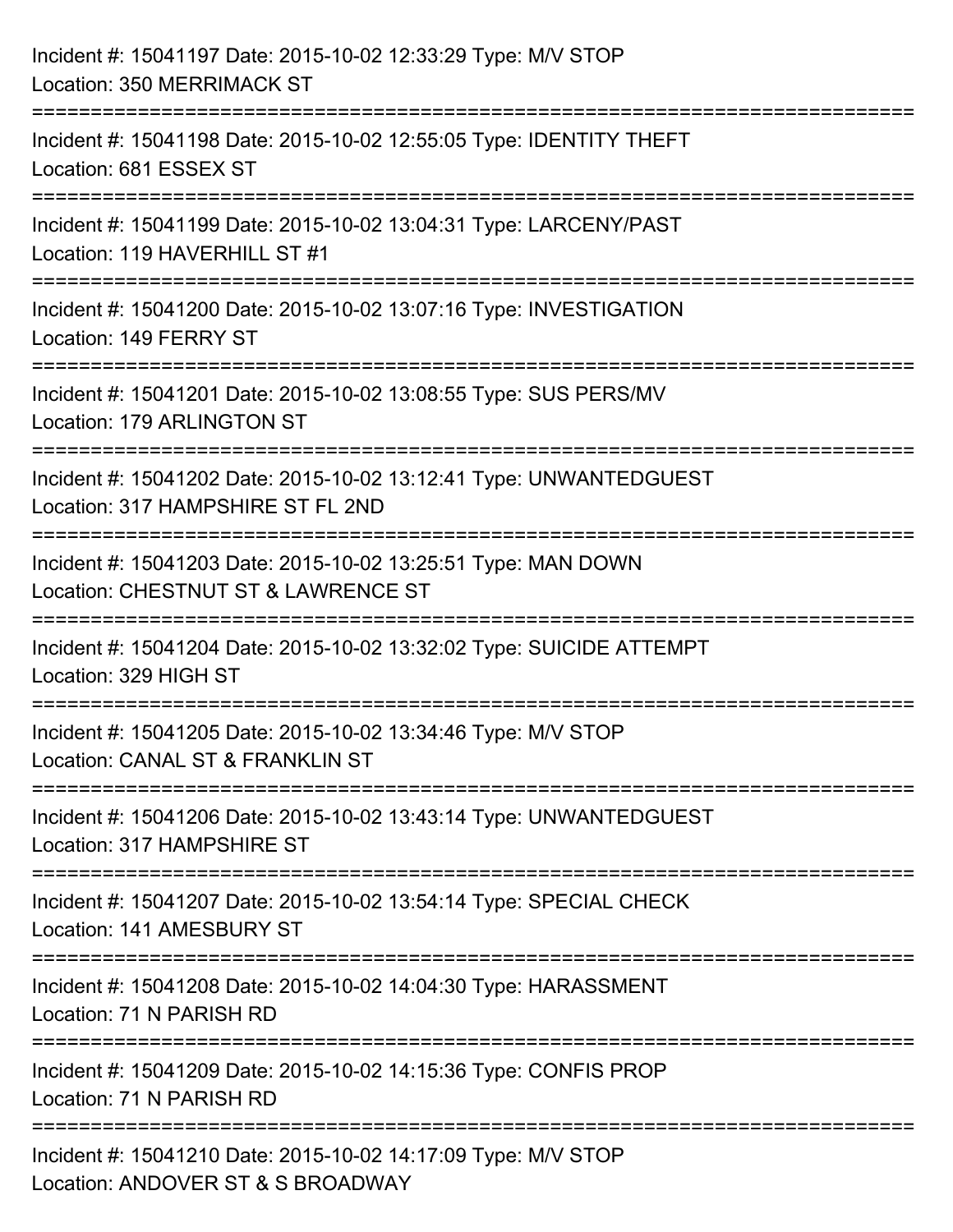| Incident #: 15041211 Date: 2015-10-02 14:22:25 Type: SUS PERS/MV<br>Location: S BROADWAY & WEARE ST                                                 |
|-----------------------------------------------------------------------------------------------------------------------------------------------------|
| Incident #: 15041212 Date: 2015-10-02 14:24:47 Type: TOW OF M/V<br>Location: 298 LAWRENCE ST                                                        |
| Incident #: 15041213 Date: 2015-10-02 14:29:11 Type: SUS PERS/MV<br><b>Location: 50 LAWRENCE ST</b>                                                 |
| Incident #: 15041214 Date: 2015-10-02 14:31:27 Type: KEEP PEACE<br>Location: ACTON ST & BROADWAY                                                    |
| Incident #: 15041215 Date: 2015-10-02 14:36:32 Type: MEDIC SUPPORT<br>Location: CENTRAL CATHOLIC HIGH SCHOOL / 300 HAMPSHIRE ST<br>---------------- |
| Incident #: 15041216 Date: 2015-10-02 14:38:57 Type: 209A/SERVE<br>Location: 55 DURSO AV                                                            |
| Incident #: 15041217 Date: 2015-10-02 14:41:50 Type: AUTO ACC/NO PI<br>Location: BROADWAY & WATER ST<br>-------------                               |
| Incident #: 15041221 Date: 2015-10-02 14:53:00 Type: ALARMS<br>Location: 59 GREENWOOD ST                                                            |
| Incident #: 15041218 Date: 2015-10-02 14:53:03 Type: M/V STOP<br>Location: MERRIMACK ST & S BROADWAY                                                |
| Incident #: 15041219 Date: 2015-10-02 14:53:46 Type: 209A/SERVE<br>Location: 85 BEACON ST #10                                                       |
| Incident #: 15041220 Date: 2015-10-02 14:58:53 Type: MAL DAMAGE<br>Location: 15 BUTLER ST                                                           |
| Incident #: 15041222 Date: 2015-10-02 15:05:52 Type: LARCENY/MV/PAST<br>Location: 143 E HAVERHILL ST                                                |
| Incident #: 15041223 Date: 2015-10-02 15:22:49 Type: FIGHT<br>Location: HIGGINS STATE POOL / 180 CRAWFORD ST                                        |
| Incident #: 15041224 Date: 2015-10-02 15:29:26 Type: M/V STOP<br>Location: 280 MERRIMACK ST                                                         |

===========================================================================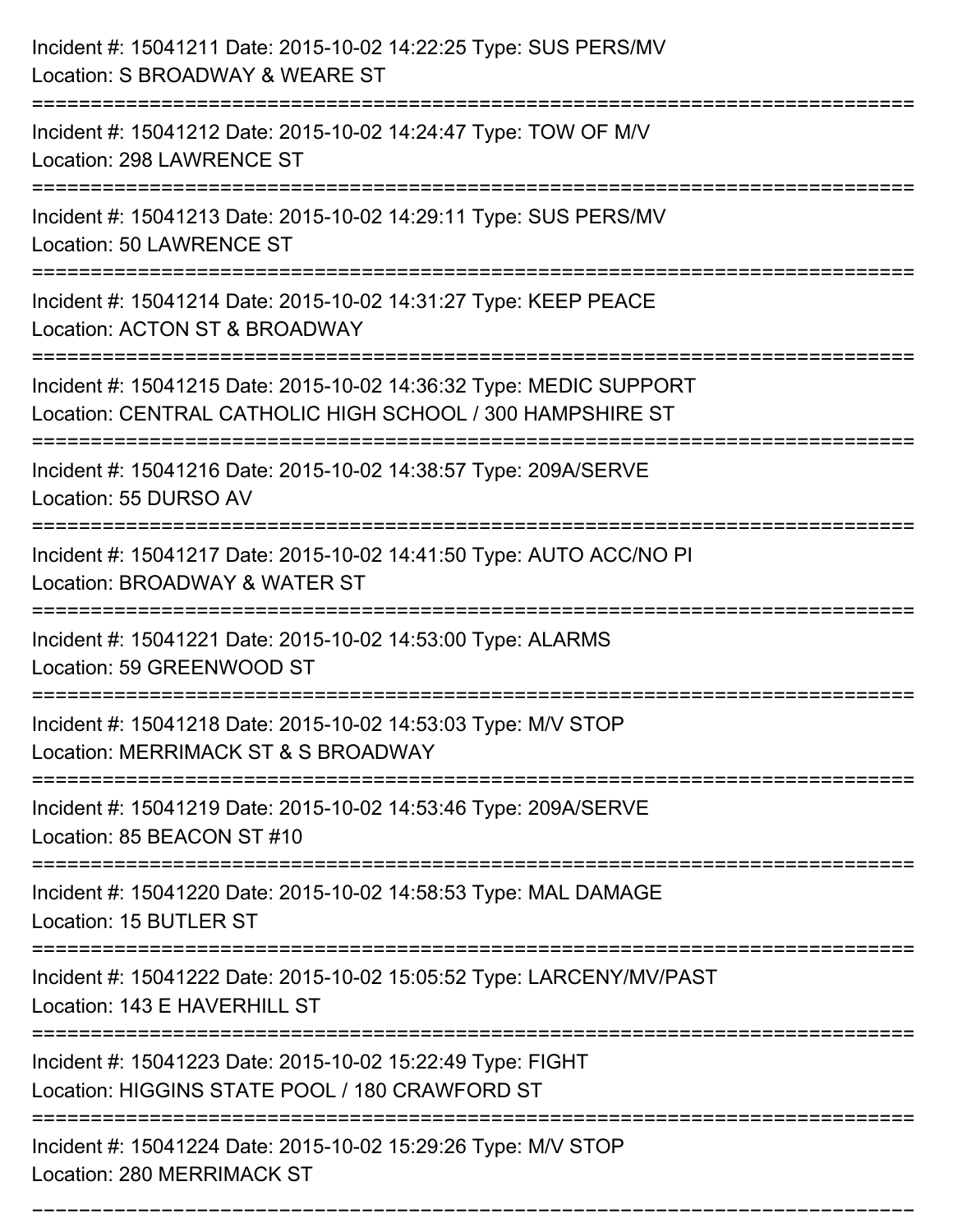| Incident #: 15041225 Date: 2015-10-02 15:31:08 Type: 209A/SERVE<br>Location: 42 BROOK ST                    |
|-------------------------------------------------------------------------------------------------------------|
| Incident #: 15041226 Date: 2015-10-02 15:36:06 Type: MEDIC SUPPORT<br>Location: WENDY'S / 99 WINTHROP AV    |
| Incident #: 15041228 Date: 2015-10-02 15:40:14 Type: MAN DOWN<br>Location: 69 ERVING AV                     |
| Incident #: 15041229 Date: 2015-10-02 15:42:41 Type: SUS PERS/MV<br>Location: ANDOVER & OSGOOD              |
| Incident #: 15041230 Date: 2015-10-02 15:46:33 Type: E911 HANGUP<br>Location: 52 MELVIN ST                  |
| Incident #: 15041231 Date: 2015-10-02 15:47:12 Type: TOW OF M/V<br>Location: 280 MERRIMACK ST               |
| Incident #: 15041232 Date: 2015-10-02 15:52:53 Type: DOMESTIC/PROG<br>Location: 362 ESSEX ST                |
| Incident #: 15041233 Date: 2015-10-02 15:53:16 Type: AUTO ACC/NO PI<br>Location: BERKELEY ST & BRUCE ST     |
| Incident #: 15041234 Date: 2015-10-02 15:55:14 Type: LOST PROPERTY<br>Location: 83 BODWELL ST               |
| Incident #: 15041235 Date: 2015-10-02 16:06:15 Type: THREATS<br>Location: 6 RIDGE RD                        |
| Incident #: 15041236 Date: 2015-10-02 16:14:09 Type: LARCENY/PAST<br>Location: BRUCE SCHOOL / 135 BUTLER ST |
| Incident #: 15041237 Date: 2015-10-02 16:15:39 Type: RECOV/STOL/MV<br>Location: 19 LEA ST                   |
| Incident #: 15041238 Date: 2015-10-02 16:18:22 Type: DISTURBANCE<br>Location: POST OFFICE / 431 COMMON ST   |
| Incident #: 15041239 Date: 2015-10-02 16:19:19 Type: M/V STOP<br>Location: PEMBETON PARK / null             |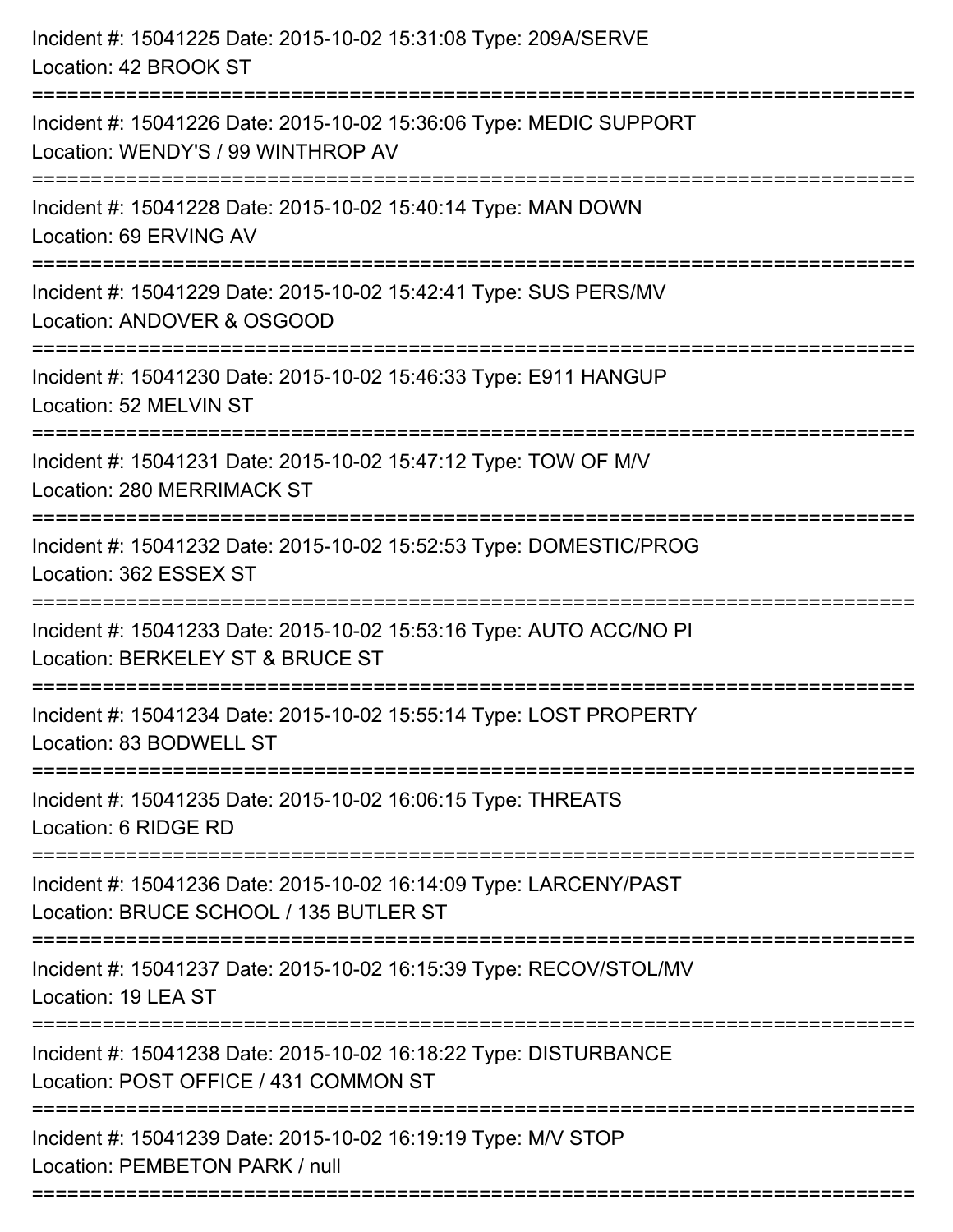Location: MELVIN ST & WINTER ST

| Incident #: 15041241 Date: 2015-10-02 16:36:14 Type: MAN DOWN<br>Location: 50 LAWRENCE ST FL 2ND                 |
|------------------------------------------------------------------------------------------------------------------|
| Incident #: 15041242 Date: 2015-10-02 16:45:21 Type: AUTO ACC/NO PI<br>Location: 309 ANDOVER ST                  |
| Incident #: 15041243 Date: 2015-10-02 16:47:37 Type: LOUD NOISE<br>Location: 80 BUNKERHILL ST FL 2ND             |
| Incident #: 15041244 Date: 2015-10-02 17:09:27 Type: FIGHT<br>Location: SUPER LIQUORS / 35 S BROADWAY            |
| Incident #: 15041245 Date: 2015-10-02 17:21:14 Type: AUTO ACC/NO PI<br>Location: 10 GRAFTON ST                   |
| Incident #: 15041246 Date: 2015-10-02 17:29:36 Type: M/V STOP<br>Location: BRADFORD ST & BROADWAY                |
| Incident #: 15041247 Date: 2015-10-02 17:31:18 Type: ANIMAL COMPL<br>Location: 427 S BROADWAY                    |
| ==========<br>Incident #: 15041251 Date: 2015-10-02 17:46:51 Type: STOLEN PROP<br>Location: 139 PARK ST          |
| Incident #: 15041249 Date: 2015-10-02 17:48:01 Type: HARASSMENT<br>Location: SEXUAL / PARKER ST & SPRINGFIELD ST |
| Incident #: 15041248 Date: 2015-10-02 17:48:50 Type: DISTURBANCE<br>Location: 81 SUMMER ST                       |
| Incident #: 15041250 Date: 2015-10-02 17:49:18 Type: DISTURBANCE<br>Location: 81 SUMMER ST                       |
| Incident #: 15041252 Date: 2015-10-02 17:55:06 Type: ALARM/BURG<br>Location: 4 PROCTOR RD                        |
| Incident #: 15041253 Date: 2015-10-02 17:56:28 Type: MEDIC SUPPORT<br>Location: 47 WHITE ST                      |
|                                                                                                                  |

In the state  $\{15041254$  Date: 2015 10 02 17:57:50 Type:  $\{15041254$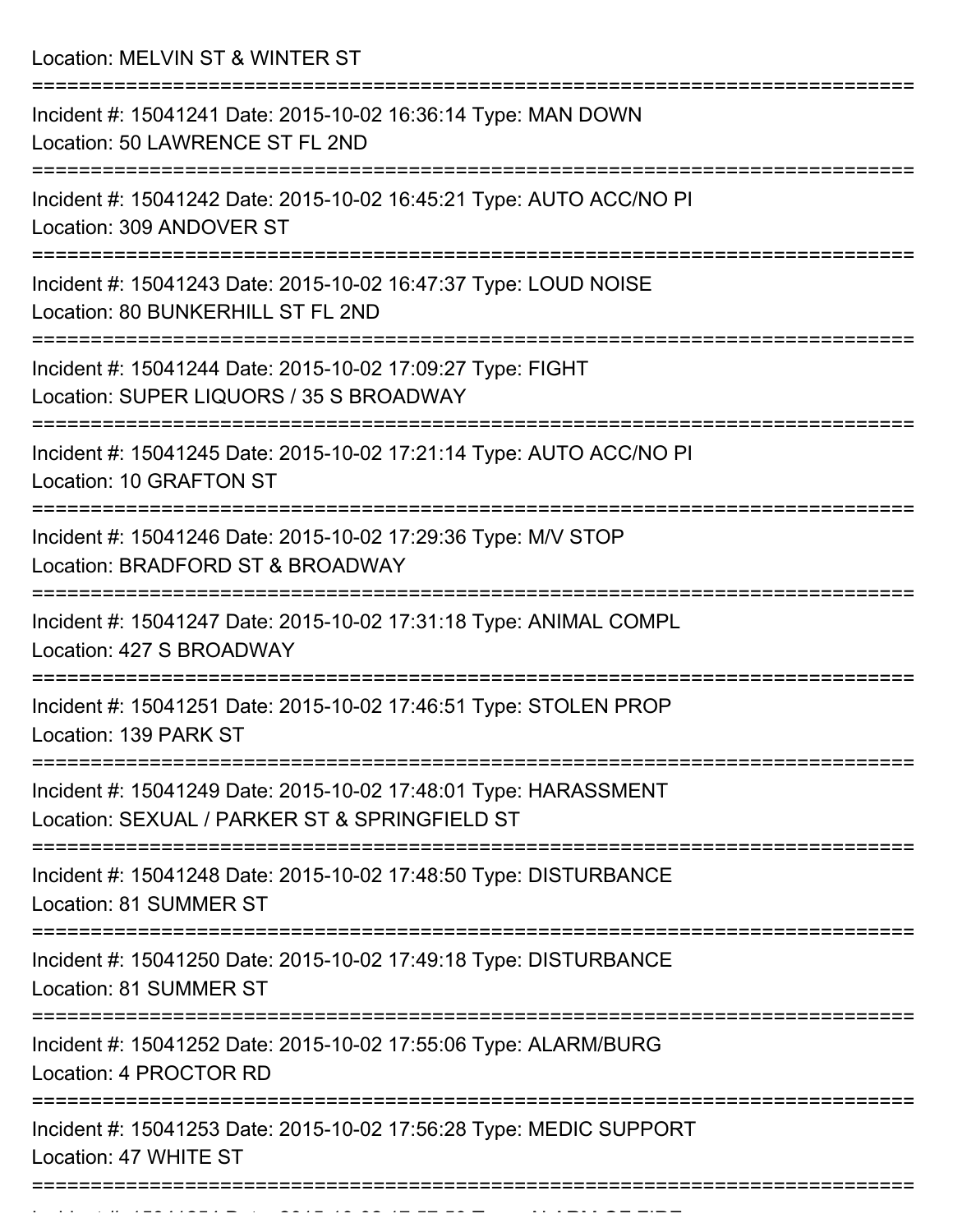| Incident #: 15041255 Date: 2015-10-02 18:03:18 Type: 209A/SERVE<br>Location: 126 HAVERHILL ST FL 2ND  |
|-------------------------------------------------------------------------------------------------------|
| Incident #: 15041256 Date: 2015-10-02 18:13:41 Type: VIO 209A<br>Location: 6 RIDGE RD                 |
| Incident #: 15041257 Date: 2015-10-02 18:25:55 Type: ANIMAL COMPL<br>Location: 427 S BROADWAY         |
| Incident #: 15041258 Date: 2015-10-02 18:40:45 Type: M/V STOP<br>Location: MERRIMACK ST & S UNION ST  |
| Incident #: 15041259 Date: 2015-10-02 18:41:13 Type: M/V STOP<br>Location: BROADWAY & ESSEX ST        |
| Incident #: 15041260 Date: 2015-10-02 18:59:40 Type: M/V STOP<br>Location: CAMBRIDGE ST & WINTHROP AV |
| Incident #: 15041261 Date: 2015-10-02 19:03:02 Type: M/V STOP<br>Location: BROADWAY & LOWELL ST       |
| Incident #: 15041262 Date: 2015-10-02 19:12:09 Type: DOMESTIC/PAST<br>Location: 475 BROADWAY FL 2     |
| Incident #: 15041263 Date: 2015-10-02 19:18:15 Type: M/V STOP<br>Location: HANCOCK ST & MELROSE TER   |
| Incident #: 15041264 Date: 2015-10-02 19:37:39 Type: 911 HANG UP<br>Location: 15 CROSS ST             |
| Incident #: 15041265 Date: 2015-10-02 19:46:00 Type: TOW OF M/V<br>Location: TRESPASS / 150 PARK ST   |
| Incident #: 15041266 Date: 2015-10-02 19:46:01 Type: M/V STOP<br>Location: 141 S UNION ST             |
| Incident #: 15041267 Date: 2015-10-02 19:47:28 Type: ALARMS<br>Location: ALCANTARA / 530 BROADWAY     |
|                                                                                                       |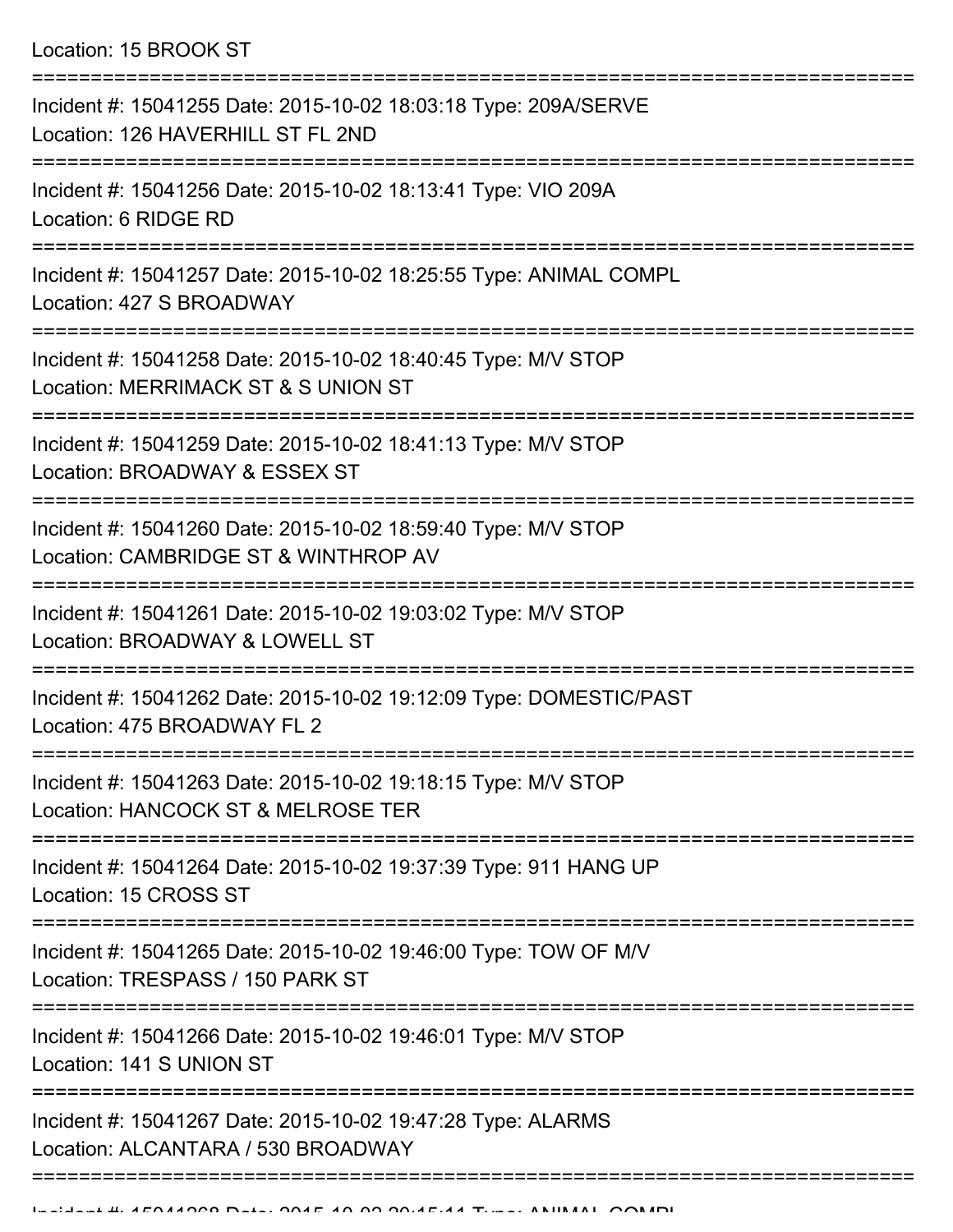| Location: 220 MERRIMACK ST #232                                                                                                       |
|---------------------------------------------------------------------------------------------------------------------------------------|
| Incident #: 15041269 Date: 2015-10-02 20:17:00 Type: M/V STOP<br>Location: HAVERHILL ST & JACKSON ST<br>============================= |
| Incident #: 15041270 Date: 2015-10-02 21:03:42 Type: HIT & RUN M/V<br>Location: 399 HAMPSHIRE ST                                      |
| Incident #: 15041271 Date: 2015-10-02 21:09:42 Type: MEDIC SUPPORT<br>Location: 67 MIDDLEBURY ST FL 2<br>=========================    |
| Incident #: 15041272 Date: 2015-10-02 21:19:04 Type: MV/BLOCKING<br>Location: 74 BAILEY ST                                            |
| Incident #: 15041273 Date: 2015-10-02 21:29:22 Type: SUS PERS/MV<br>Location: 287 ERVING AV                                           |
| Incident #: 15041274 Date: 2015-10-02 21:39:55 Type: AUTO ACC/NO PI<br>Location: 75 TRENTON ST                                        |
| Incident #: 15041275 Date: 2015-10-02 21:48:59 Type: AUTO ACC/UNK PI<br>Location: MASON ST & WATER ST                                 |
| Incident #: 15041278 Date: 2015-10-02 21:52:09 Type: HIT & RUN M/V<br>Location: 90 BEACON ST                                          |
| Incident #: 15041276 Date: 2015-10-02 21:52:43 Type: INVEST CONT<br>Location: 90 DRACUT ST                                            |
| Incident #: 15041277 Date: 2015-10-02 22:00:11 Type: INVEST CONT<br>Location: 116A NEWTON ST                                          |
| Incident #: 15041280 Date: 2015-10-02 22:51:28 Type: ALARM/BURG<br>Location: 49 ESSEX ST                                              |
| Incident #: 15041279 Date: 2015-10-02 22:51:56 Type: MEDIC SUPPORT<br>Location: 57 SARGENT ST FL 2                                    |
| Incident #: 15041281 Date: 2015-10-02 23:10:03 Type: M/V STOP<br>Location: 165 S BROADWAY                                             |
|                                                                                                                                       |

Incident #: 15041282 Date: 2015-10-02 23:11:15 Type: NOISE ORD